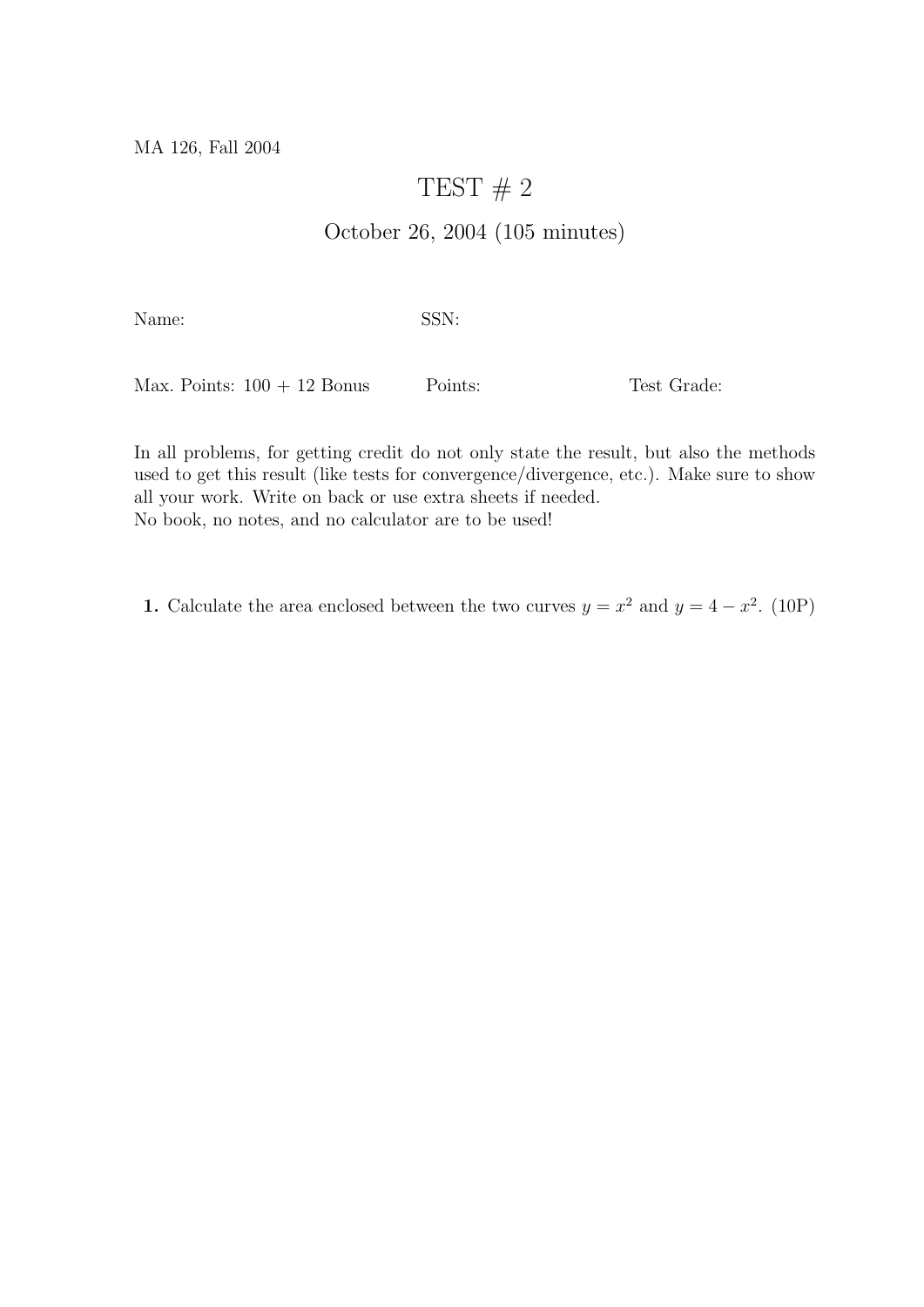2. The region which is enclosed by  $y = x$ ,  $y = 2$  and  $x = 4$  is revolved about the  $x$ -axis. Find the volume of the resulting solid.  $(12P)$ 

**3.** Find the length of the graph of the function  $y = \frac{2}{3}$  $\frac{2}{3}x^{3/2}$ , where  $0 \le x \le 3$ . (6P)

4. Determine the length of the parametric curve (6P)

$$
x = 2t + 3
$$
,  $y = 3t + 2$ ,  $1 \le t \le 3$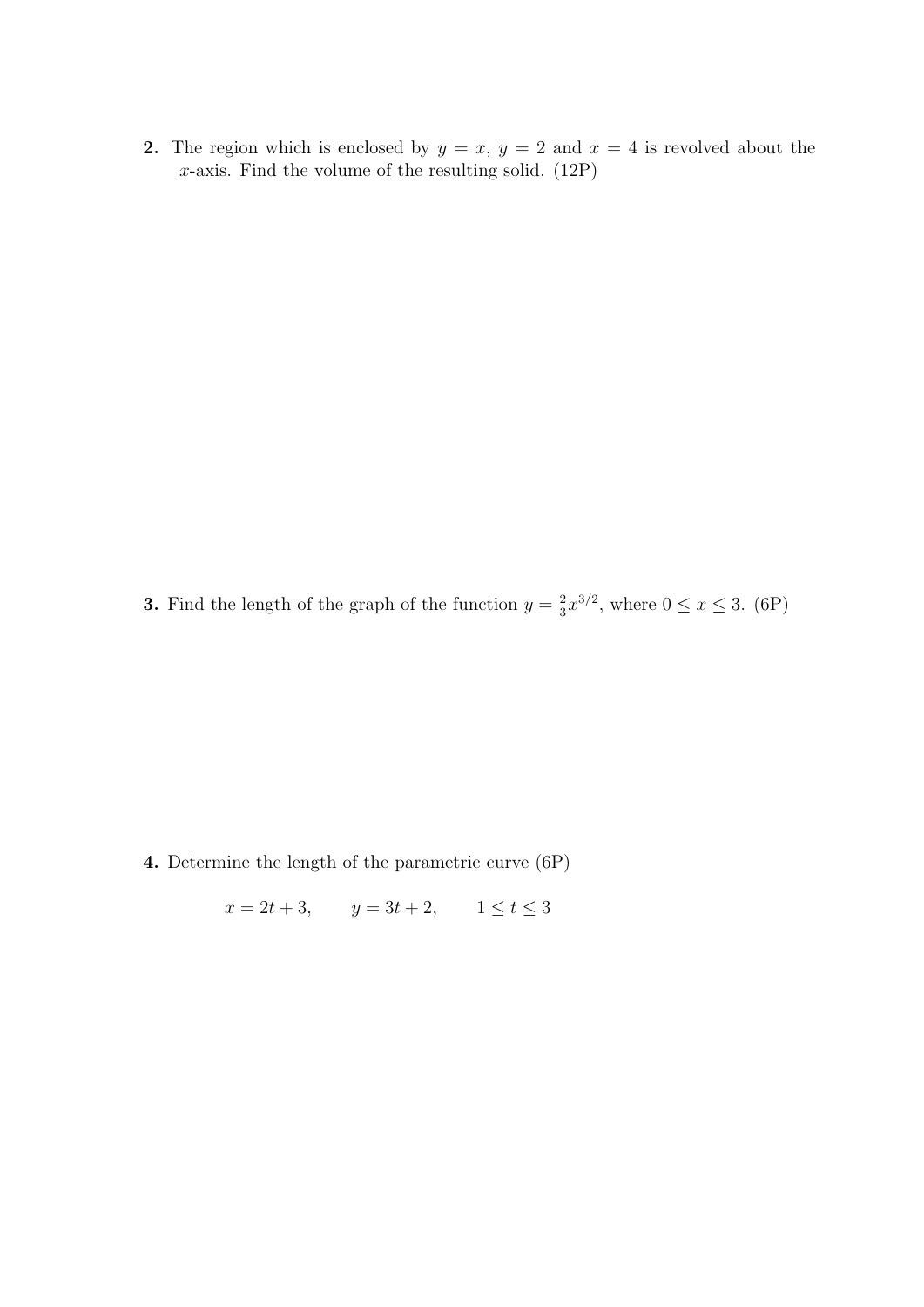5. Do the following limits exist? If yes, find their value.  $(4P+4P+4P+4P)$ 

(a) 
$$
\lim_{n \to \infty} \frac{n^2 + 3n - 2}{5n^2}
$$

(b) 
$$
\lim_{n \to \infty} 2\left(\frac{-3}{4}\right)^n
$$

(c) 
$$
\lim_{n \to \infty} \frac{1 + (-1)^n}{n}
$$

(d) 
$$
\lim_{n \to \infty} \frac{(\ln n)^2}{n}
$$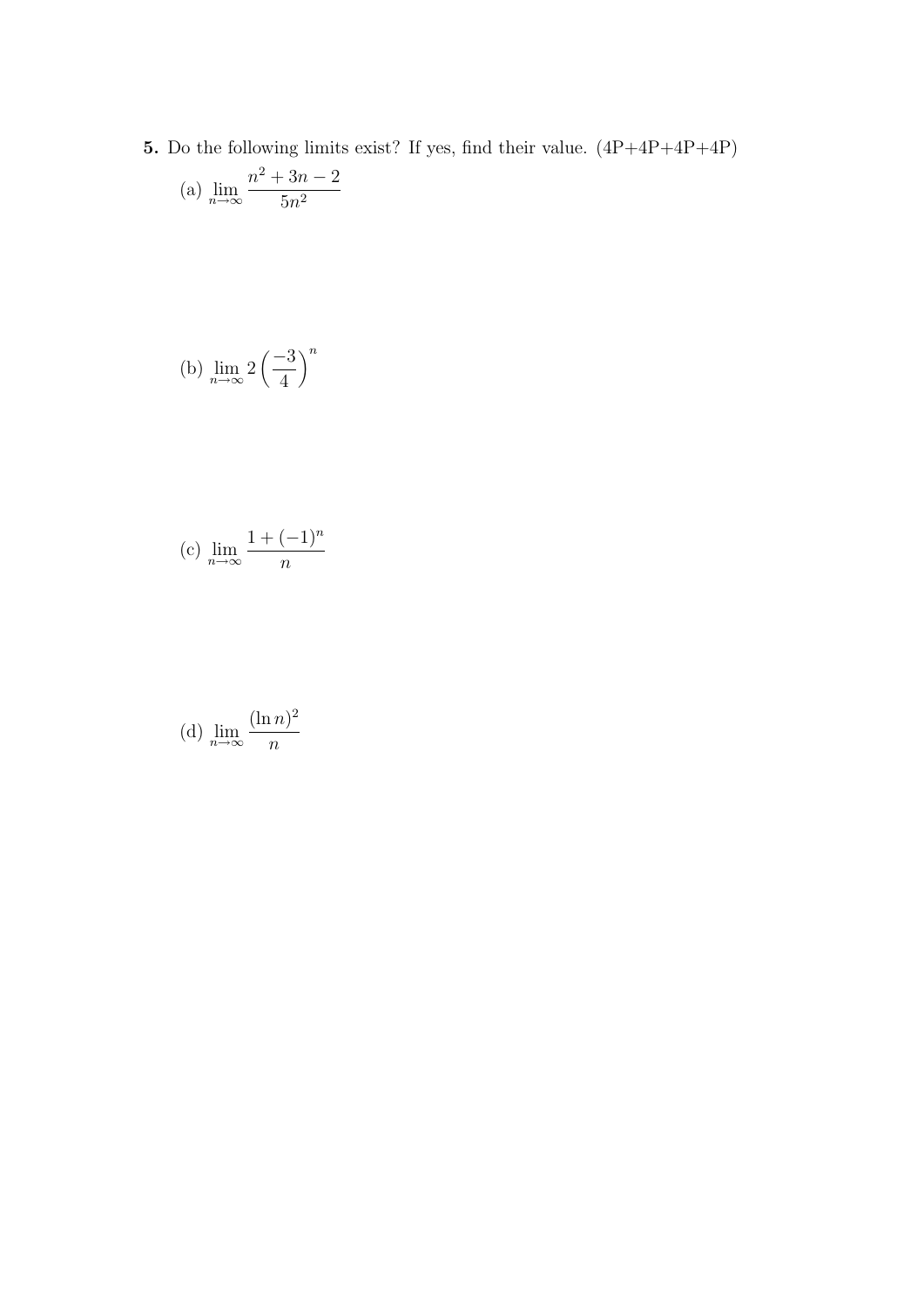**6.** Find the sum of the following series.  $(6P+6P+6P^*)$ 

(a) 
$$
\sum_{n=1}^{\infty} \frac{2}{3^{n-1}}
$$

(b) 
$$
\sum_{n=1}^{\infty} \frac{1 - 3^n}{6^n}
$$

(c)\* (Bonus) 
$$
\sum_{n=2}^{\infty} \frac{1}{n^2 - 1}
$$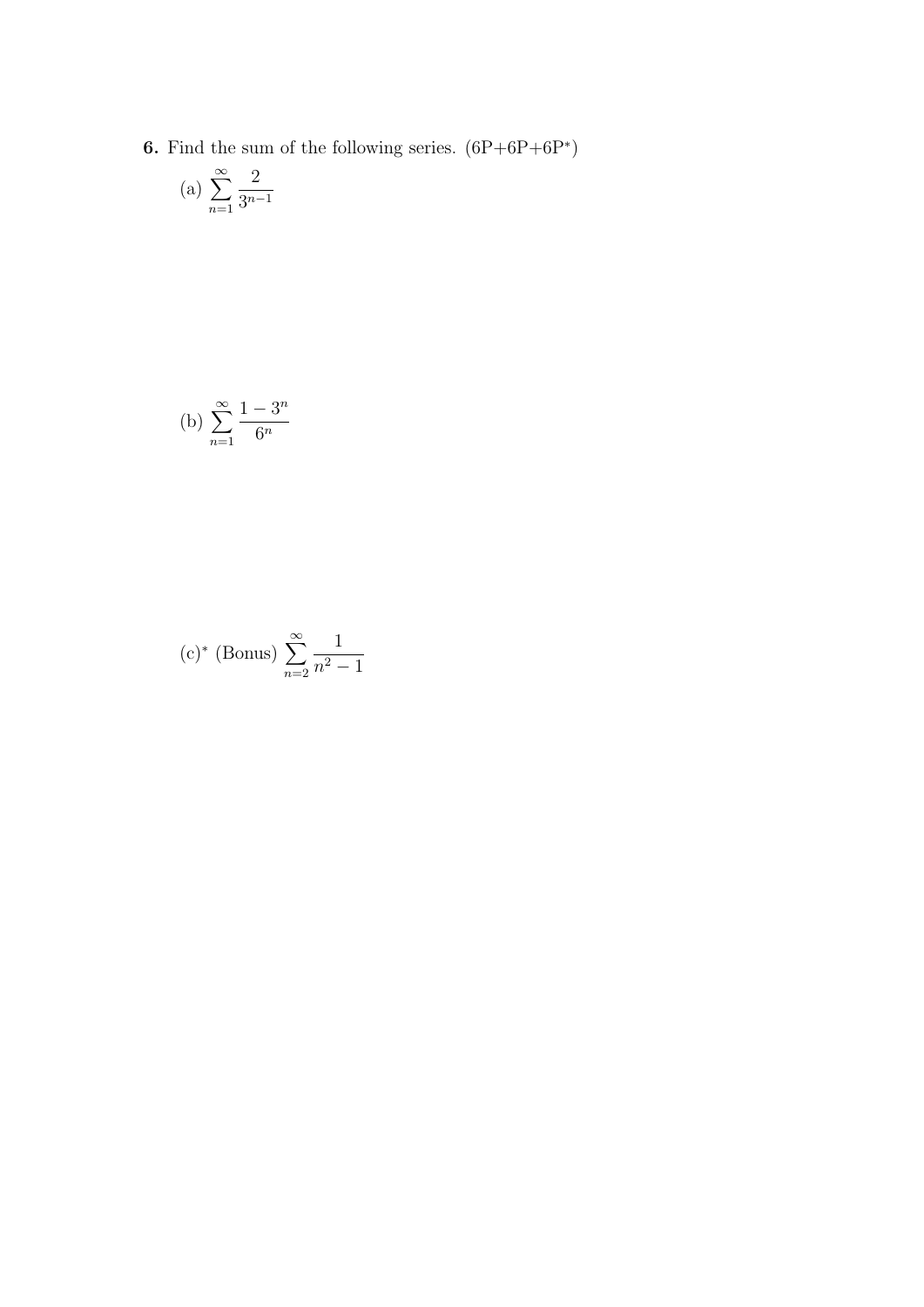7. Do the following series converge or diverge? Give reasons for your answers.  $(6P+6P+6P+6P+6P+6P^*)$ 

(a) 
$$
\sum_{n=2}^{\infty} \frac{1}{n^3 - 2}
$$

(b) 
$$
\sum_{n=1}^{\infty} \frac{1}{2^n + n}
$$

(c) 
$$
\sum_{n=1}^{\infty} (-1)^n \frac{n^2}{1 + n^2}
$$

(d) 
$$
\sum_{n=1}^{\infty} \frac{2^n}{n!}
$$